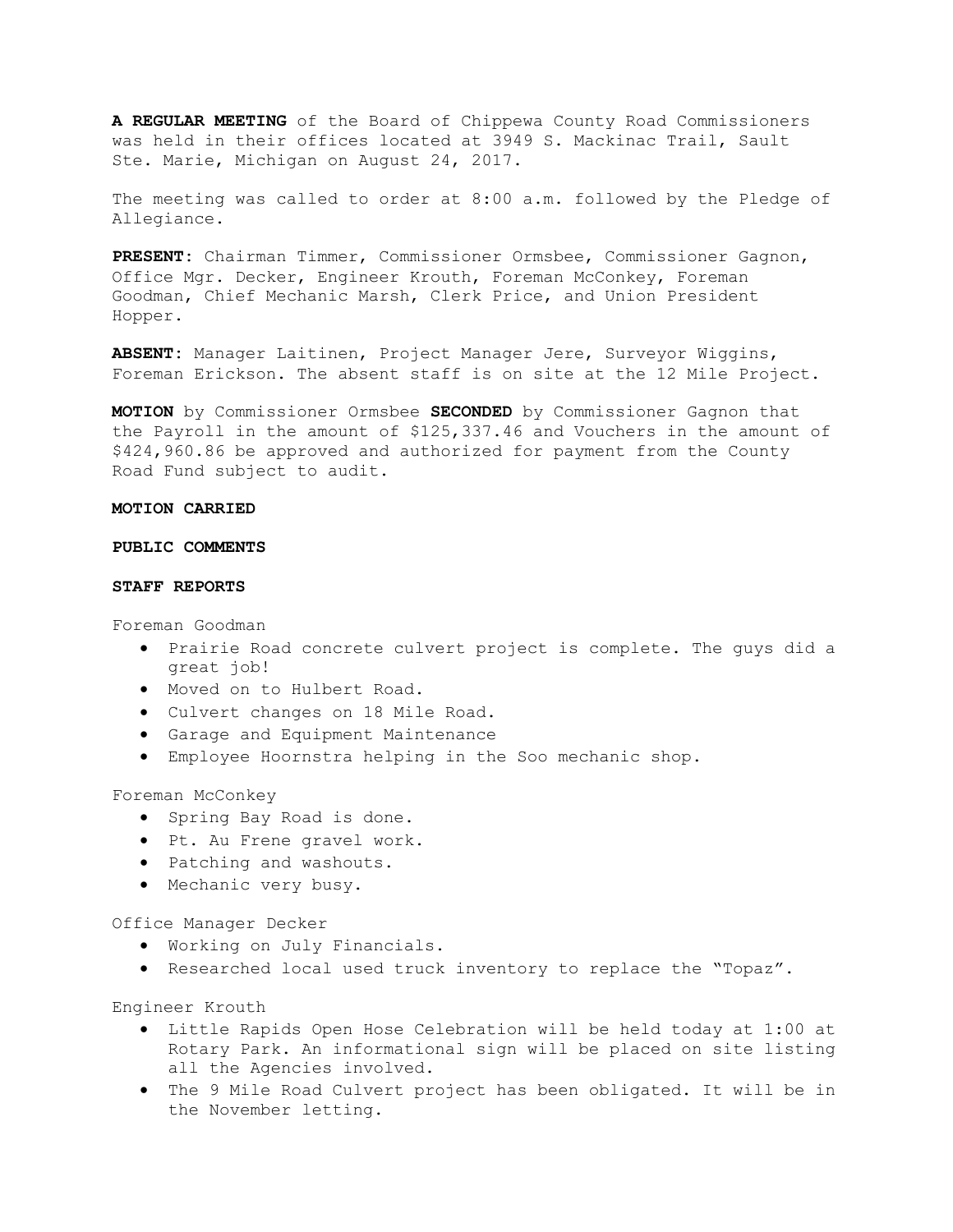- Completed and submitted the Safety Grant application for Bridge Guard rail work.
- The 12 Mile Culvert project has had delays due to rain. Moving forward next week. Discussion ensued.
- The paving package has been sent out and bids are due back on August  $30<sup>th</sup>$  at 1:00. A special meeting is set for August  $31<sup>st</sup>$  at 2:00 to review and award the bid.
- Received an agreement from the Forest Service for work on East Lake Rd.

Chief Mechanic Marsh

- Shop has been staying very busy.
- The Soo roller needs repair. Discussion on milling pavement.
- Delivered lathe to Pickford.

Union President Hopper

- The Union would like to see more hiring done.
- Suggested packing sand around plastic culverts to prevent cracking.

## **NEW BUSINESS**

Approval and Signatures for the MERS Conference.

Authorization for Manager Laitinen and Equipment Operator Besteman to attend the MERS Annual Conference September 21st and 22nd in Detroit and for Clerk Amy Price and Union President Bill Hopper to serve as alternates.

**MOTION** by Commissioner Gagnon **SECONDED** by Commissioner Ormsbee to approve Management and Staff to attend the Annual MERS Conference in Detroit.

# **MOTION CARRIED**

Forest Service Agreement

An agreement was received from the Forest Service for a culvert replacement on E. Lake Road over Bear Creek.

**MOTION** by Commissioner Ormsbee **SECONDED** by Commissioner Gagnon to approve the Forest Service Agreement for East Lake Rd.

#### **MOTION CARRIED**